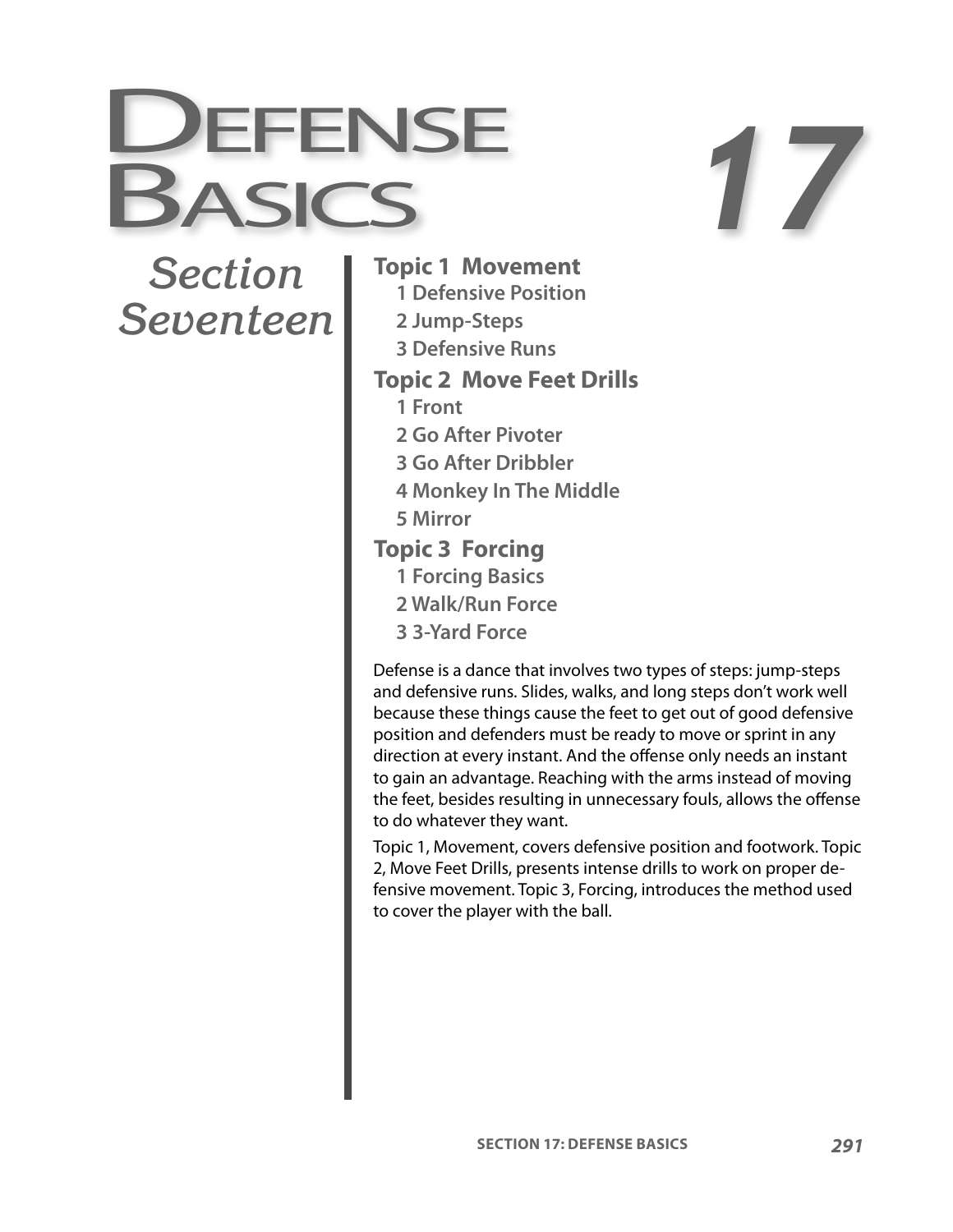# **1 Movement**

### **Briefs**

In Lesson 1, each player taps in place while maintaining the proper defensive position.

In Lesson 2, each player jump-steps while in defensive position.

In Lesson 3, each player runs two steps while maintaining proper defensive position.

#### **FOR EACH LESSON**

- **individual**
- **10-20 minute intro**
- **5-10 minutes daily**
- **do 2-5 times**
- **assign for IPP/HW**



## **Fundamental Notes**

Defensive footwork is the key to defense, because proper footwork allows a defender to stay with the offense. A misstep or a lack of readiness allows the offense to gain the advantage. The two major ways to move on defense involve jump-steps and defensive runs.

Lesson 1 covers the defensive body position from which a player can readily sprint in any direction. This position is very similar to the dribbling position, so practicing one benefits the other.

Lesson 2 involves the jump-step, which all players normally use in tight defensive situations. However, defenders need to regularly use jump-steps. If players have great difficulty with the jump-steps in this lesson, skip to the Move Feet Drills in Topic 2 before returning.

Lesson 3 involves defensive runs, which involve sprinting two steps or more both starting from and then ending in defensive position.

#### **1 Defensive Position Setup**

Players line up 5 feet apart on one sideline facing the other sideline. **See the diagram Setup Lessons 1-2.**

#### **Directions For Players**

**1.** Start in the half-down body position. This is a position where your knees are bent and you are ready to run. The feet are slightly more than shoulderwidth apart. The back should be straight, not bent. Weight should be on the balls of the feet. **See the diagram Defensive Positions.**

**•**Check each player for body position. You also want to explain that defense is a race and a dance. For the race you need to be ready to start running in any direction. For the dance you need to know the steps that we will soon cover.

**2.** Go to the full-down position. Go down as far as possible.

**•**Overdoing in the full-down position forces players to bend the knees.